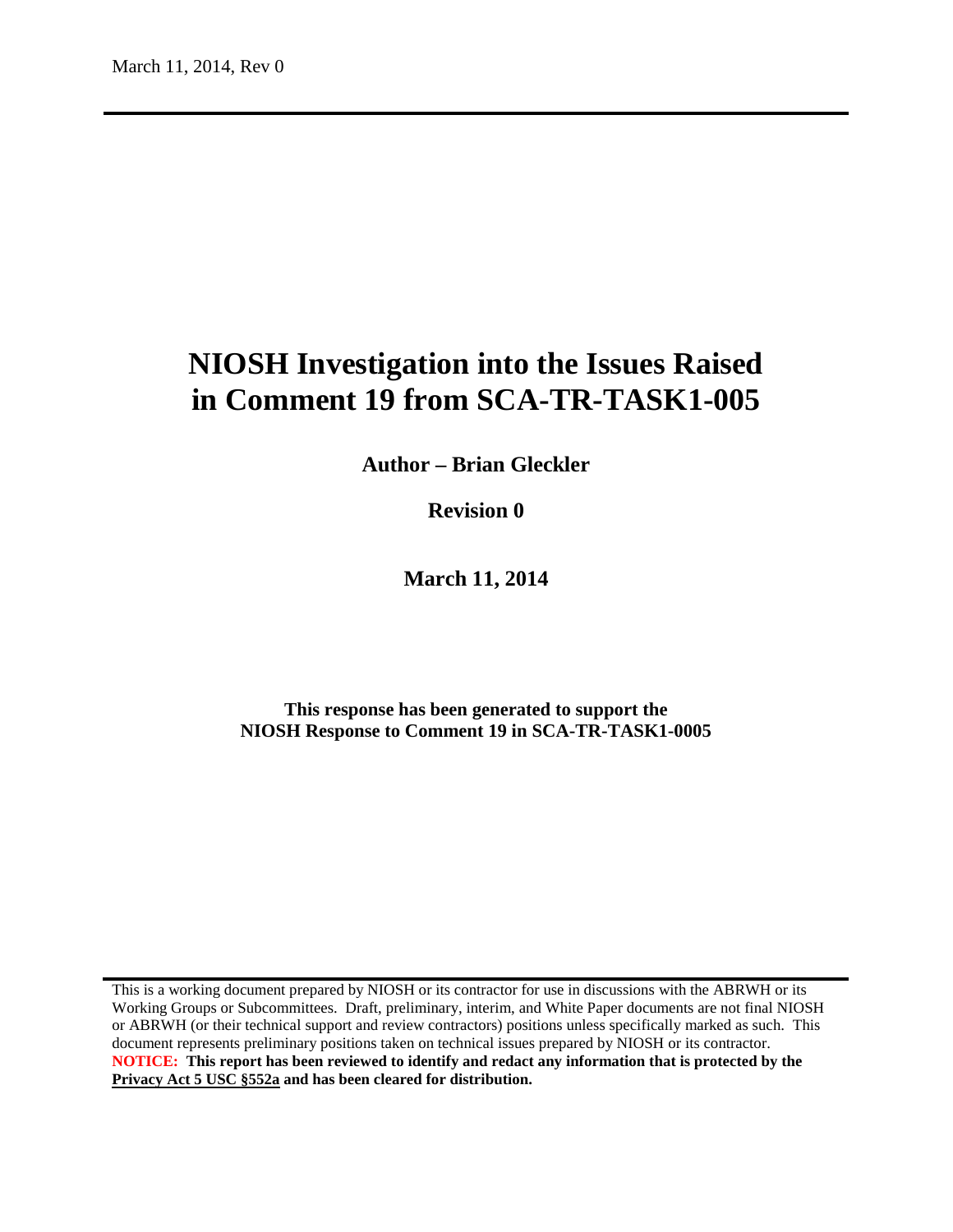# **NIOSH Investigation into the Issues Raised in Comment 19 from SCA-TR-TASK1-005**

### **1.0 PURPOSE**

The purpose of this white paper is to summarize the results of an investigation that was performed by NIOSH in regards to the issue stating that NIOSH should provide angular dependence (anatomic geometry) correction factors for external gamma doses in ORAUT-TKBS-0007-6. The results of this investigation are intended to assist NIOSH with its response to Comment 19 in SCA-TR-TASK1-0005 (SC&A 2006).

# **2.0 SUMMARY OF RESULTS**

Even though the higher level guidance in the *External Dose Reconstruction Implementation Guideline* (NIOSH 2007) already permits the dose reconstructors to adjust the doses for organs to account for non-uniform exposure geometries and that the *Technical Information Bulletin: Best Estimate External Dose Reconstruction for Glovebox Workers* (DCAS 2010) already provides specific guidance regarding adjusting doses to the organ in the lower torso, NIOSH will add some additional guidance to ORAUT-TKBS-0007-6.

#### **3.0 BACKGROUND**

Comment 19 was made in regards to the information provided in Revision 00 of the document titled *Technical Basis Document for the Idaho National Engineering and Environmental Laboratory (INEEL) – Occupational External Dosimetry* (ORAUT 2004). Even though the current version of this document is Revision 03, Comment 19 is still considered to be a valid comment, since changes have been made to this document that would affect this comment (ORAUT 2004, 2011). However, it should be noted that the title of this technical basis document has been changed to *Technical Basis Document for the Idaho National Laboratory and Argonne National Laboratory-West – Occupational External Dosimetry* for Revision 03 (ORAUT 2011). In addition, to simplify identifying and/or referring to this technical basis document (**TBD**) in the subsequent sections of this white paper, all versions of this document will be referred to as the *external TBD*.

This is a working document prepared by NIOSH or its contractor for use in discussions with the ABRWH or its Working Groups or Subcommittees. Draft, preliminary, interim, and White Paper documents are not final NIOSH or ABRWH (or their technical support and review contractors) positions unless specifically marked as such. This document represents preliminary positions taken on technical issues prepared by NIOSH or its contractor. **NOTICE: This report has been reviewed to identify and redact any information that is protected by the Privacy Act 5 USC §552a and has been cleared for distribution.**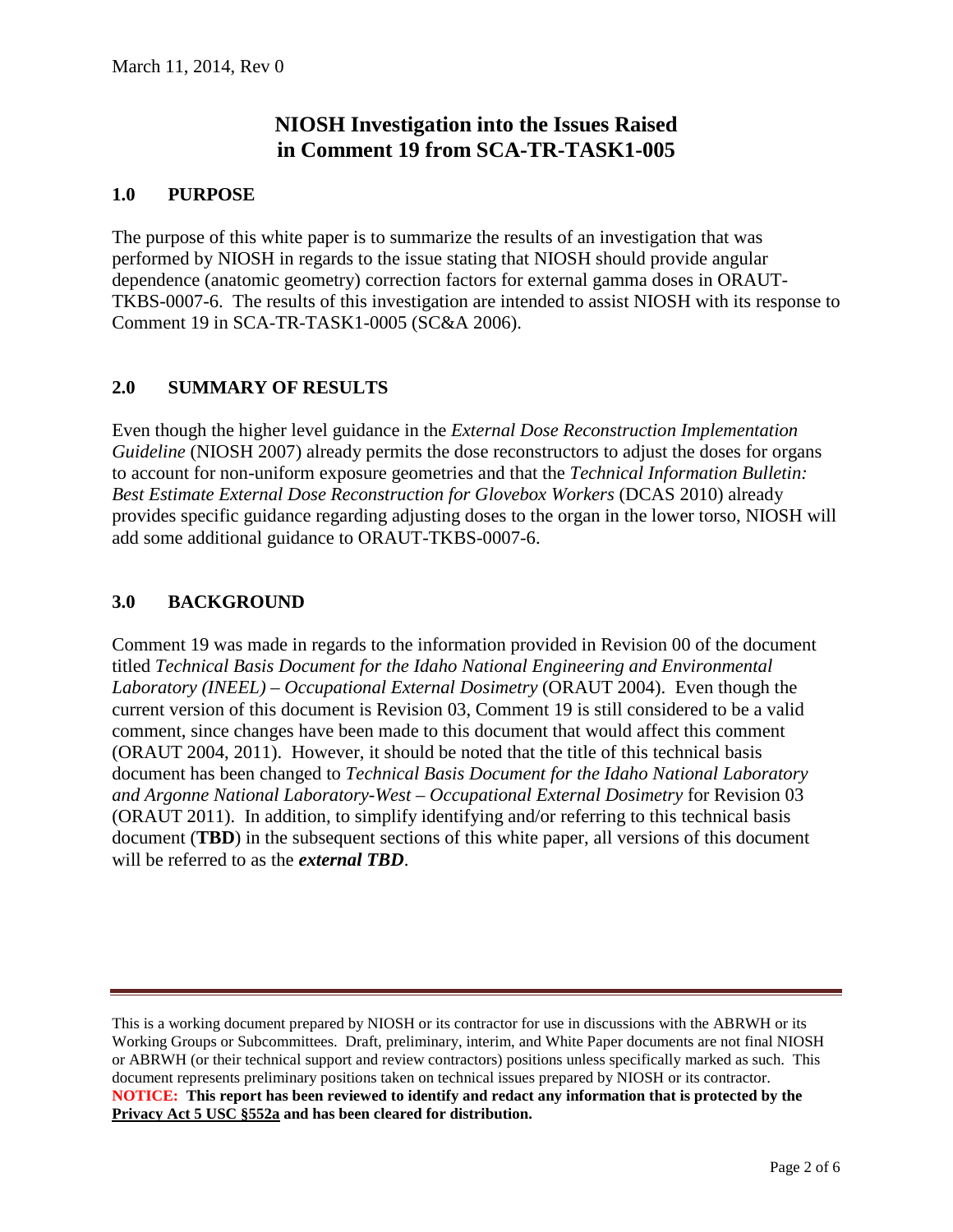### **3.1 Summary of the Issue**

Comment 19 as stated in the INL Issue Resolution Matrix for Findings and Key Observations (i.e. Attachment 5 of SCA-TR-TASK1-0005) (SC&A 2006).

Issue 19: (5.1.4.1.4) Angular Dependence Correction Factor for Gamma Dose - NIOSH should provide angular dependence (anatomic geometry) correction factors for external gamma doses, particularly for low-photon energies, where the angular dependence of the sensitivity of the dosimeter is most pronounced. These correction factors are used to account for, for example, the bias introduced by a dosimeter worn at the neck level and the higher doses received by tissues/organs below the waist.

The section regarding Comment 19 that is in the main body of the INL site profile review (i.e. Section 5.1.4.1.4 of SCA-TR-TASK1-0005) (SC&A 2006) is provided below.

5.1.4.1.4 Angular Dependence Correction Factor for Gamma Dose

NIOSH should provide an angular dependence (anatomic geometry) correction factor for external photon doses. This correction factor would be used to account for the bias of a dosimeter worn at the neck level and the higher doses received by tissues/organs below the waist. The angular dependence of the sensitivity of the dosimeter is most pronounced at low-photon energies (SC&A 2005, pp. 143– 145).

Reference "SC&A 2005, pp.143–145" is Attachment 9 to the Third Supplemental Review of the Mallinckrodt Site Profile (SCA-TR-TASK1-0002, Revision 1 dated March 10, 2005). The entire Third Supplemental Review to SCA-TR-TASK1-0002 can be found in ORAUT's Site Research Database as Reference 37623. The primary portion of this reference being used in Section 5.1.4.1.4 of the INL site profile review has been excerpted and provided below.

Radiological Uncertainty. When a film badge is worn by a worker, additional uncertainties must be considered that reflect the  $(1)$  long wear period(s),  $(2)$ potentially complex radiation fields and photon energies, and (3) dosimeter's variable and reduced response at incident angles other than zero.

This last factor is known as angular dependence and has been assessed in behalf of DuPont 510 film, which was commonly used as the industry standard.

This is a working document prepared by NIOSH or its contractor for use in discussions with the ABRWH or its Working Groups or Subcommittees. Draft, preliminary, interim, and White Paper documents are not final NIOSH or ABRWH (or their technical support and review contractors) positions unless specifically marked as such. This document represents preliminary positions taken on technical issues prepared by NIOSH or its contractor. **NOTICE: This report has been reviewed to identify and redact any information that is protected by the Privacy Act 5 USC §552a and has been cleared for distribution.**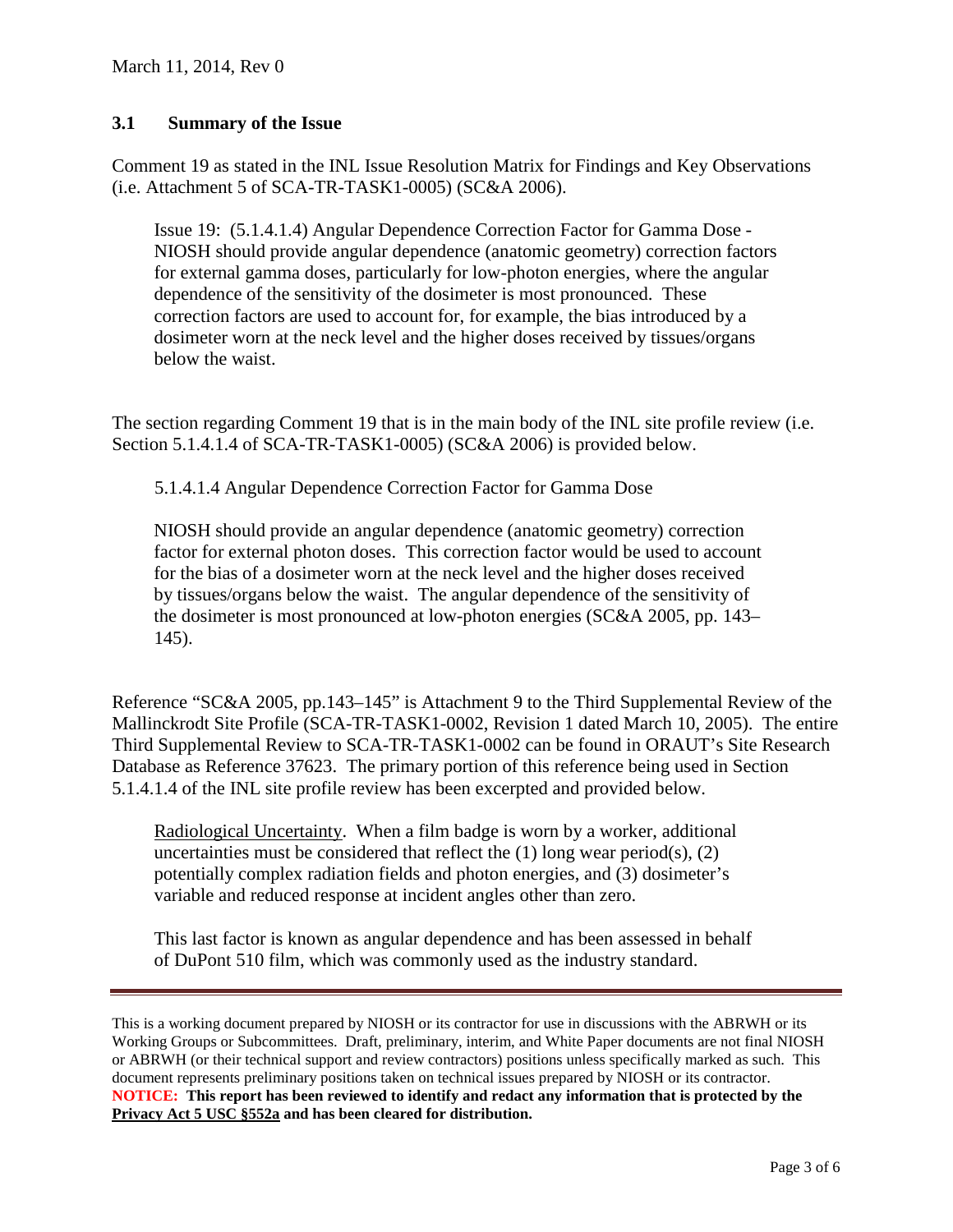Table 1 identifies the relative film badge sensitivity for photon incident angles, as reported by Hine and Brownell (1956).

| <b>Angle of Incidence</b>      | <b>Photon Energy</b> |                      |                |
|--------------------------------|----------------------|----------------------|----------------|
|                                | $0.11 \text{ MeV}$   | $0.20\ \mathrm{MeV}$ | <b>1.2 MeV</b> |
| $0^{\rm o}$<br>(perpendicular) | 00.1                 | 1.00                 | 00.1           |
| $22.5^{\circ}$                 | 0.87                 | 0.92                 | በ 97           |
| $45^\circ$                     | 0.46                 | 0.73                 | 0.91           |
| $67.5^\circ$                   | 0.33                 | 0.45                 | 0.92           |
| $90^\circ$                     | በ 16                 | በ 41                 | በ 94           |

|  | Table 1. Angular Sensitivity for DuPont 510 Film Dosimeters |
|--|-------------------------------------------------------------|
|--|-------------------------------------------------------------|

Inspection of Table 1 shows that angular dependence increases with angle and is most pronounced at low photon energies. For example, at 67.5º incidence, the dosimeter's response to 200 keV photons is reduced to 45% of its response under laboratory or 0º incidence exposure conditions.

By means of interpolation, reasonable estimates may be obtained for other angles as well as composite angles defined by isotropic and rotational exposure geometries. For example, 200 keV photons incident at 60º will likely cause a film badge to under-respond by a factor of about two.

The reference "Hine and Brownell (1956)" is a book titled *Radiation Dosimetry* (Hine et al. 1956). This reference indicates that the data in **Table 1** above is data obtained on the National Bureau of Standards (NBS) film dosimeter, and references NBS Handbook 57 (Ehrlich 1954) as the source of that information. The reference also indicated that the NBS dosimeter consisted of DuPont 510 film, with the electron equilibrium layer of 8.25 mm Bakelite adjacent to the film and absorbers of 1.07 mm Sn and 0.3 Pb outside the Bakelite.

# **4.0 NIOSH RESPONSE**

When appropriate, the *Technical Information Bulletin: Best Estimate External Dose Reconstruction for Glovebox Workers* (DCAS-TIB-0010) allows the dose reconstructors to apply a special geometry correction factor to the doses to organs in the lower torso to account for the angular dependence associated with working with radioactive materials in gloveboxes or other benchtop work environments (referred to as just glovebox work after this point) (DCAS 2010). The use of the approach described in DCAS-TIB-0010 to adjust the doses to the organs in the

This is a working document prepared by NIOSH or its contractor for use in discussions with the ABRWH or its Working Groups or Subcommittees. Draft, preliminary, interim, and White Paper documents are not final NIOSH or ABRWH (or their technical support and review contractors) positions unless specifically marked as such. This document represents preliminary positions taken on technical issues prepared by NIOSH or its contractor. **NOTICE: This report has been reviewed to identify and redact any information that is protected by the Privacy Act 5 USC §552a and has been cleared for distribution.**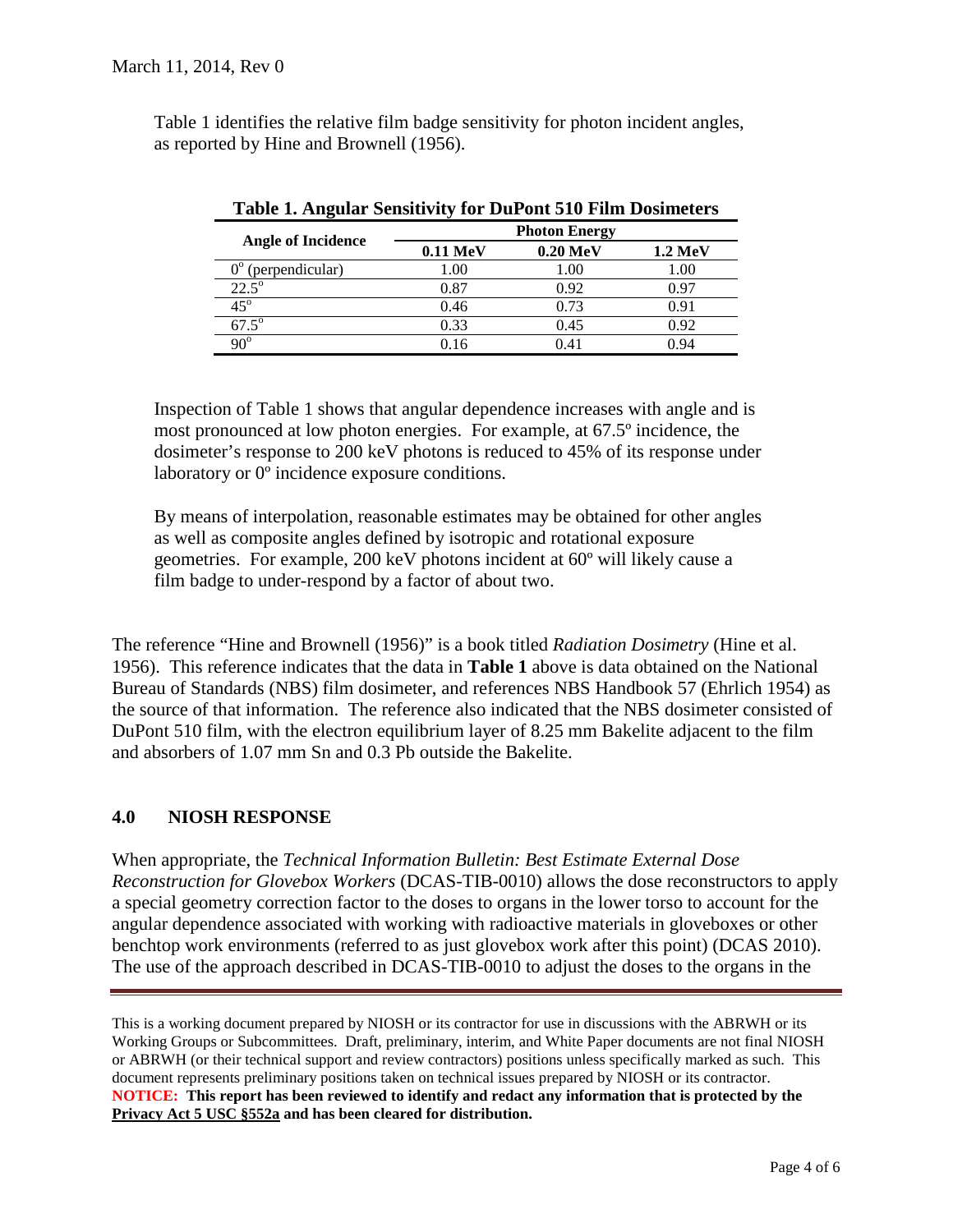lower torso when glovebox work was performed has since been approved by the Procedures Subcommitte. Even though the *external TBD* does not refer to DCAS-TIB-0010, the *external TBD* does refer to *External Dose Reconstruction Implementation Guideline* (OCAS-IG-001), which allows dose reconstructors to adjust organ doses to account for non-uniform exposure geometries (NIOSH 2007).

Although the higher level guidance in OCAS-IG-001 already permits the dose reconstructors to use DCAS-TIB-0010 to adjust the doses for organs in the lower torso when the circumstances are appropriate, NIOSH will add the following to Section 6.4 of ORAUT-TKBS-0007-6 as additional guidance for the dose reconstructors.

An underestimation of external dose can occur for organs in the lower torso when workers spend a significant amount of their time working with radioactive materials in gloveboxes or other benchtop work environments (referred to as just glovebox work after this point). At the INL site, glovebox work involving radioactive materials was predominately performed in laboratory settings, uranium processing areas, some settings requiring work in an inert atmosphere, certain maintenance applications, and at sample collection stations.

In general, DCAS-TIB-0010 adjustments to the measured and missed external photon and neutron doses should be considered for cancer organs in the lower torso when glovebox work is indicated in claim documents (e.g. the computer assisted telephone interview) and when the identified places of work or work activities would have included glovebox work.

This is a working document prepared by NIOSH or its contractor for use in discussions with the ABRWH or its Working Groups or Subcommittees. Draft, preliminary, interim, and White Paper documents are not final NIOSH or ABRWH (or their technical support and review contractors) positions unless specifically marked as such. This document represents preliminary positions taken on technical issues prepared by NIOSH or its contractor. **NOTICE: This report has been reviewed to identify and redact any information that is protected by the Privacy Act 5 USC §552a and has been cleared for distribution.**